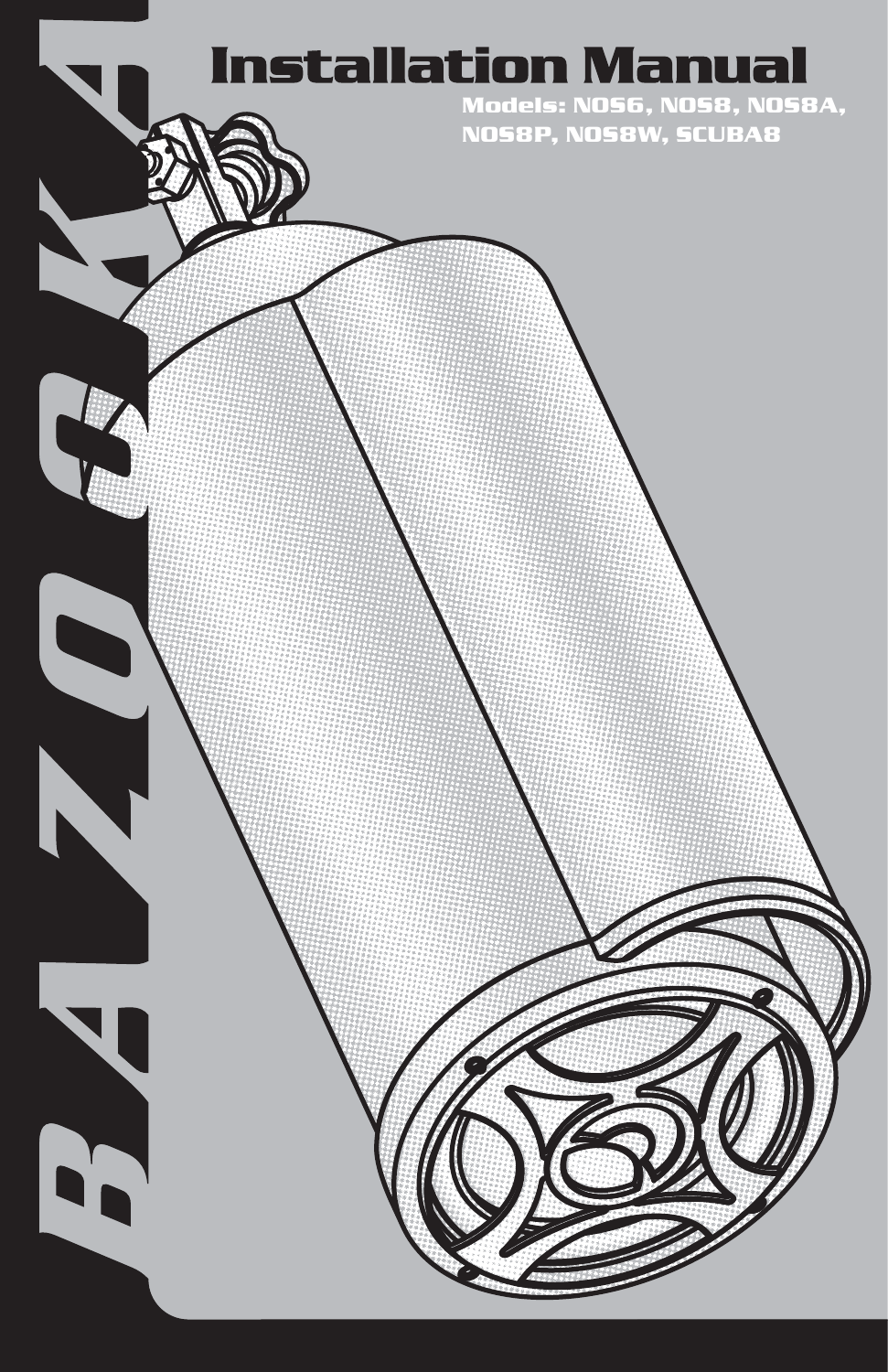Dear Friend,

Thank you for selecting Bazooka<sup>®</sup> Mobile Audio for your car stereo system. This Bazooka subwoofer represents our continued commitment to efficiency and design. An innovative manufacturing process we developed for the Bazooka provides consumers with state-of-the-art speaker system design. At Bazooka Mobile Audio, we take pride manufacturing the most revolutionary bass speaker systems ever created, featuring our patented Bass Tubes<sup>®</sup> enclosure design, and we hope you will take pride in owning them.

Several years ago, we realized that efficiency was the wave of the future in autosound, so we made a commitment to design, manufacture, and deliver the most efficient speaker systems possible.

Today we market our patented speaker systems worldwide and the high quality of the Bazooka brand is well respected by consumers and dealers of all nationalities

When properly installed, Bazooka Mobile Audio systems will give you years of clean uninterrupted sound reproduction. Therefore, I urge you to take a few minutes of your time to review this instruction booklet. It was designed to give you a better understanding of our products and to explain how to apply them properly.

Thank you again for choosing Bazooka. Our early commitment to quality has made them the product of choice, and I am sure you will agree that you have made the right one! Enjoy!

Sincerely,

**JON C. JORDAN** President **BAZOOKA Mobile Audio**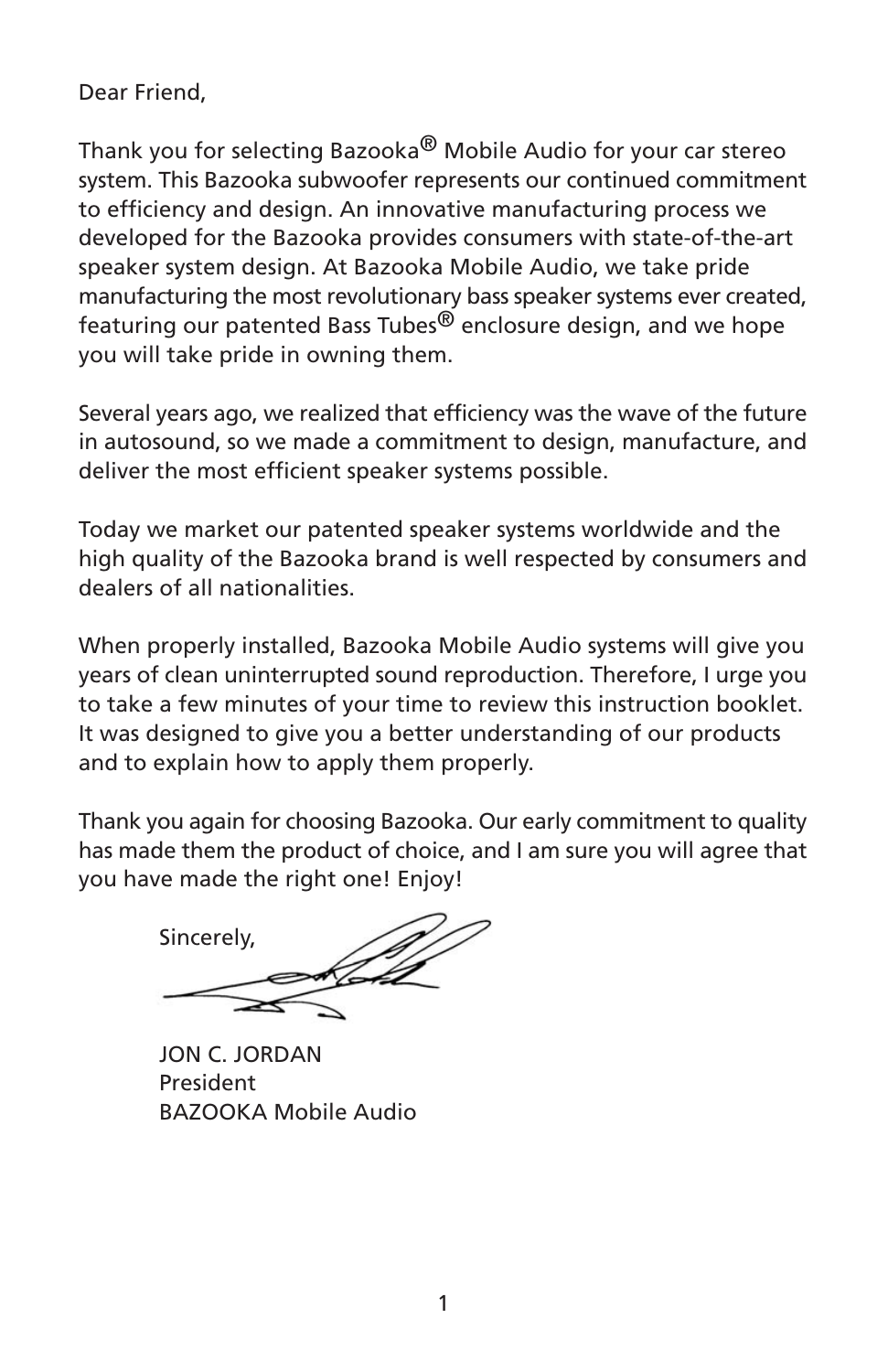| <b>CONTENTS</b>                  |                 |
|----------------------------------|-----------------|
| Warranty                         | pg 2            |
| <b>System Features</b>           | pg <sub>3</sub> |
| <b>Specifications</b>            | pg 3            |
| <b>Pre Installation</b>          | pg 4, 5         |
| <b>Finishing The Look Part 1</b> | pg 5            |
| <b>Finishing The Look Part 2</b> | pg 6            |
| <b>Vehicle Placement</b>         | pg 7            |
| <b>Mounting The Subwoofer</b>    | <b>pg 8</b>     |
| Wiring                           | pg 9, 10        |
|                                  |                 |

#### **WARRANTY**

All SAS<sup>®</sup> subwoofer products are covered under warranty for ONE full year from the date of purchase. Terms and conditions of the warranty are as stated on the warranty card included in the box with the product. SAS recommends that you use only authorized BAZOOKA® dealers to install this product. Improper or incorrectly performed installation voids this warranty.

#### **BASS TUBES ENCLOSURE**

BAZOOKA® subwoofer speaker systems exclusively incorporate the revolutionary Bass Tubes® patented subwoofer enclosure design available only from SAS.<sup>®</sup>

#### **PRACTICE SAFE LISTENING**

Continuous exposure to high volumes of sound may cause permanent hearing loss. High powered auto sound systems are capable of producing sounds well over 130 dB. Even short periods of play at high volume levels can impair your ability to hear necessary traffic sounds and may constitute a hazard. Please use common sense and practice SAFE LISTENING !

If you have any questions contact the SAS Technical Support Department at: Phone - 800 THE-TUBE . Fax - (225) 272-9844 Email - tech@bazooka.com • Website - www.bazooka.com In Canada: (604) 988 2966 15049 Florida Blvd., Baton Rouge, LA. 70819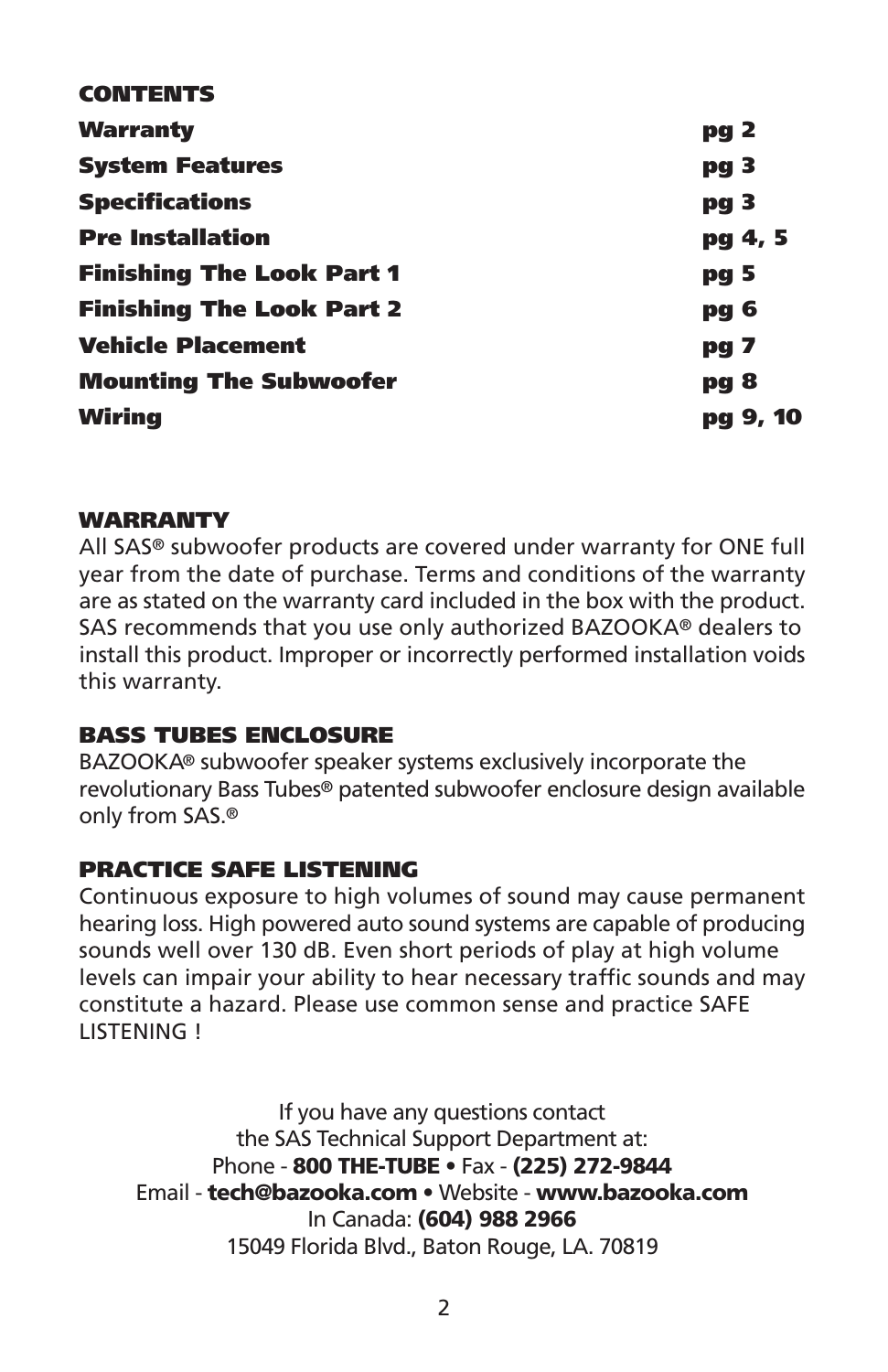# SYSTEM FEATURES

- $\bullet$  6" or 8" PURF-PISTON WOOFFR
- 150 WATT HIGH POWER AMP (NOS8A ONLY)
- TURBO COOLED VOICE COILS
- BASS REFLEX, DUCTED PORT ENCLOSURE
- CORNER LOADING
- COPLANAR OUTPUT
- HIGH OUTPUT FFFICIENCY
- MOISTURE RESISTANT ENCLOSURE AND WOOFER
- MAXIMIZED SPACE EFFICIENCY
- $\bullet$  1 YFAR WARRANTY
- LARGE MAGNET FOR INCREASED POWER HANDLING

| <b>Woofer Size</b>  | $6.5''$ (NOS6)            | 8" (NOS8, NOS8W, NOS8P) |
|---------------------|---------------------------|-------------------------|
| Voice Coil Size     | 1" high power./high temp. | 2" high pwr./high temp. |
| <b>Magnet Size</b>  | 20 oz.                    | 36 oz.                  |
| Frequency response* | 39-1500 hz.               | 39-1500 hz.             |
| Efficiency*         | 100 dB $*$                | 102 dB $*$              |
| Power Handling      | 6-100 watts/channel       | 6-300 watts/channel     |
| <b>Dimensions</b>   | 18"x6.75"x8"              | 27.5" x 8.5" x 10"      |
| Weight              | 11 lbs.                   | $23$ lbs.               |
| Impedance           | SVC 4 ohm                 | SVC 4 ohm               |

## SPECIFICATIONS: PASSIVE UNITS

# SPECIFICATIONS: NOS8A

| <b>Woofer Size</b>  | 8"                          |
|---------------------|-----------------------------|
| Voice Coil Size     | 1.5" high power./high temp. |
| Magnet Size         | 28 oz.                      |
| Frequency response* | 39-250 hz.                  |
| Efficiency**        | 102 dB*                     |
| Power Handling      | 150 watts                   |
| <b>Dimensions</b>   | 18.325" x 8.5" x 10"        |
| Weight              | 20 lbs.                     |
| Impedance           | 4 ohms                      |

\* The efficiency levels of all Bazooka subwoofer speaker systems are measured in the typical environment: In the low bass region with one watt of power.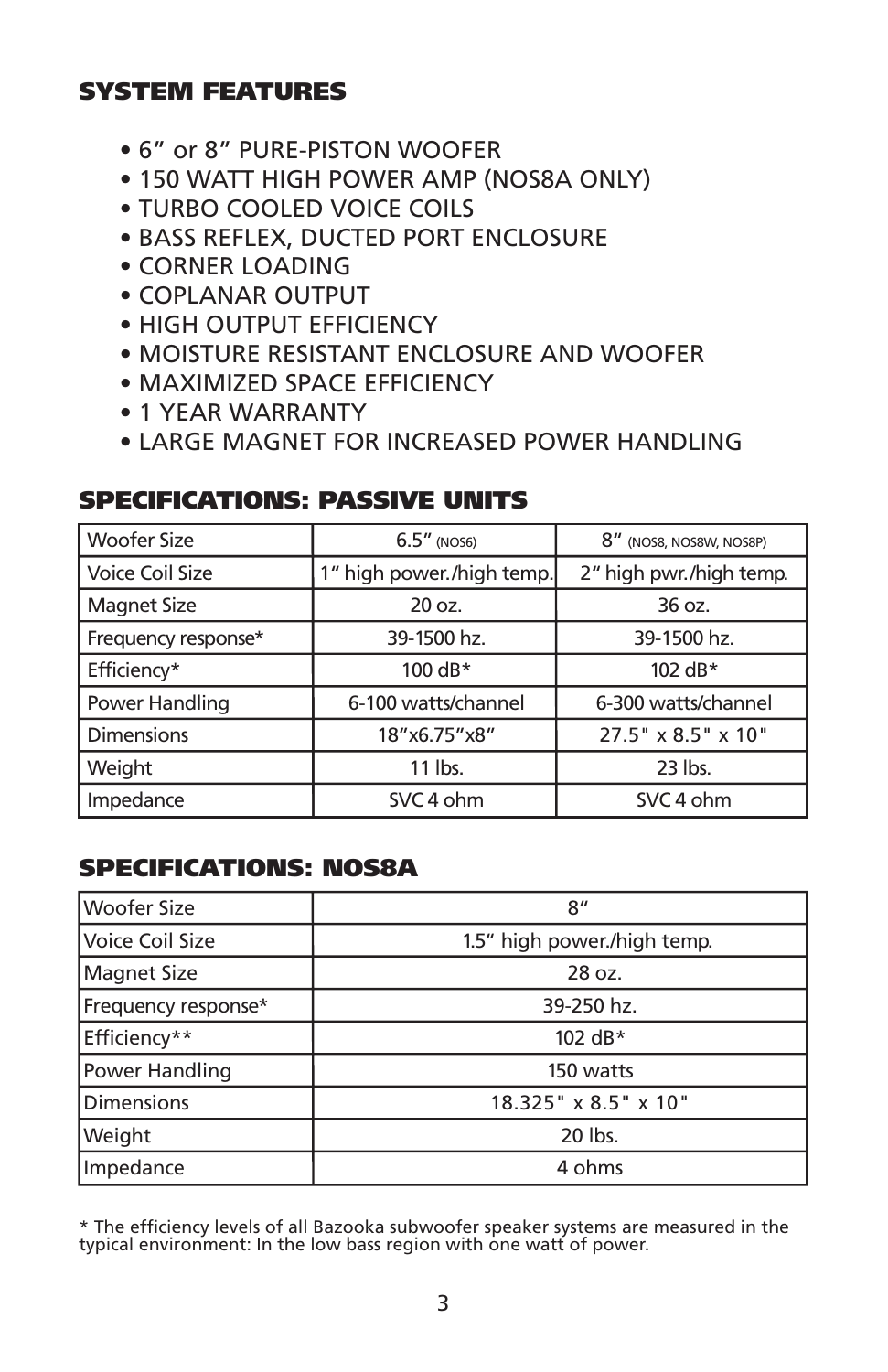#### **INSTALLATION**

Please take time to read through this manual and plan out your installation before you begin!

Locate an area in the rear of the vehicle where you would like to place the Bazooka speaker systems. The location you have selected must meet the following requirements in order for the Bazooka to be properly installed in the vehicle:

1.) The woofer (grill end) should be facing into a corner. (See vehicle placement recommendations on page 5)

2.) Ideally, there should be 2 to 4 inches between the woofer and the corner it is pointing into.

**3.)** The mounting area should be carefully checked to be sure that the mounting screws will not damage the gas tank, electrical wiring, fuel lines, or the spare tire during the mounting of the strap bases.

4.) Ensure that the mounting base brackets are 13" apart and square before mounting. Incorrect placement of the brackets will make final mounting difficult or impossible (See mounting on page 8).

5.) The bracket mounting bases should be screwed securely to a rigid surface that is part of, or anchored to, the structure of the vehicle.

Be sure that your application meets all of these requirements before you continue the installation procedure!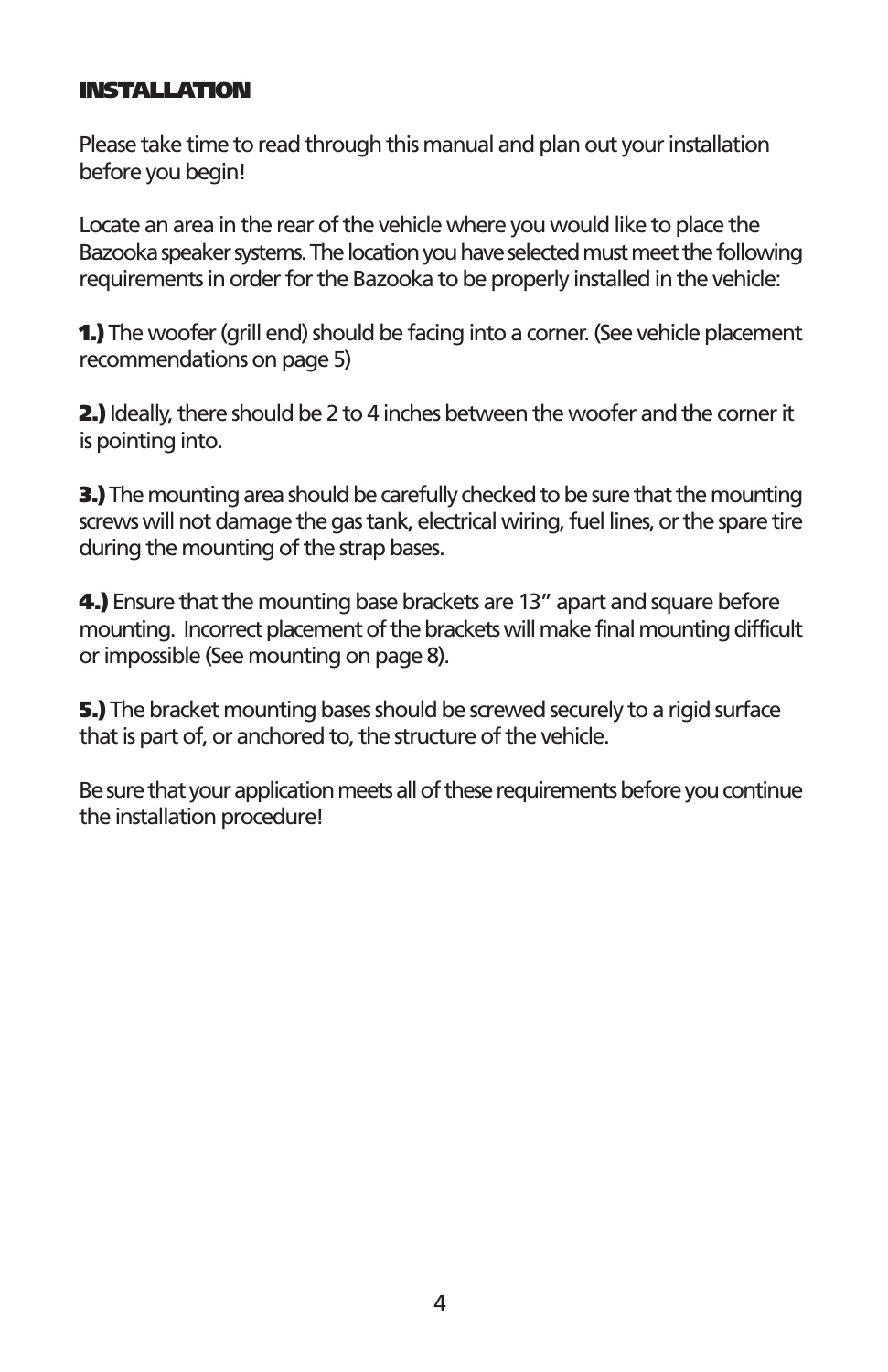# **FINISHING THE LOOK (Step 1)**

In order to complete the look of your subwoofer, you will need to install the included wire loom over the wire and attach the nozzle to the top of the tank

To begin, the wiring needs to be routed THROUGH the nozzle. If necessary, begin by feeding the wire through the nozzle as shown in the picture below. Continue feeding wire through as you push the nozzle into the top of the tank until you hear a "click". On the NOS8A, the amount of wiring and small area of the nozzle can make this difficult. To make this easier, Bazooka recommends twisting the nozzle assembly around to make the wiring coil up inside the nozzle and take up less space. Be sure not to rotate the nozzle so much that it pulls the wires loose from their connections. Usually, one-and-a-half turns is all that is necessary.

On the NOS8A, you will also need to install the valve knob onto the gain control at this point.

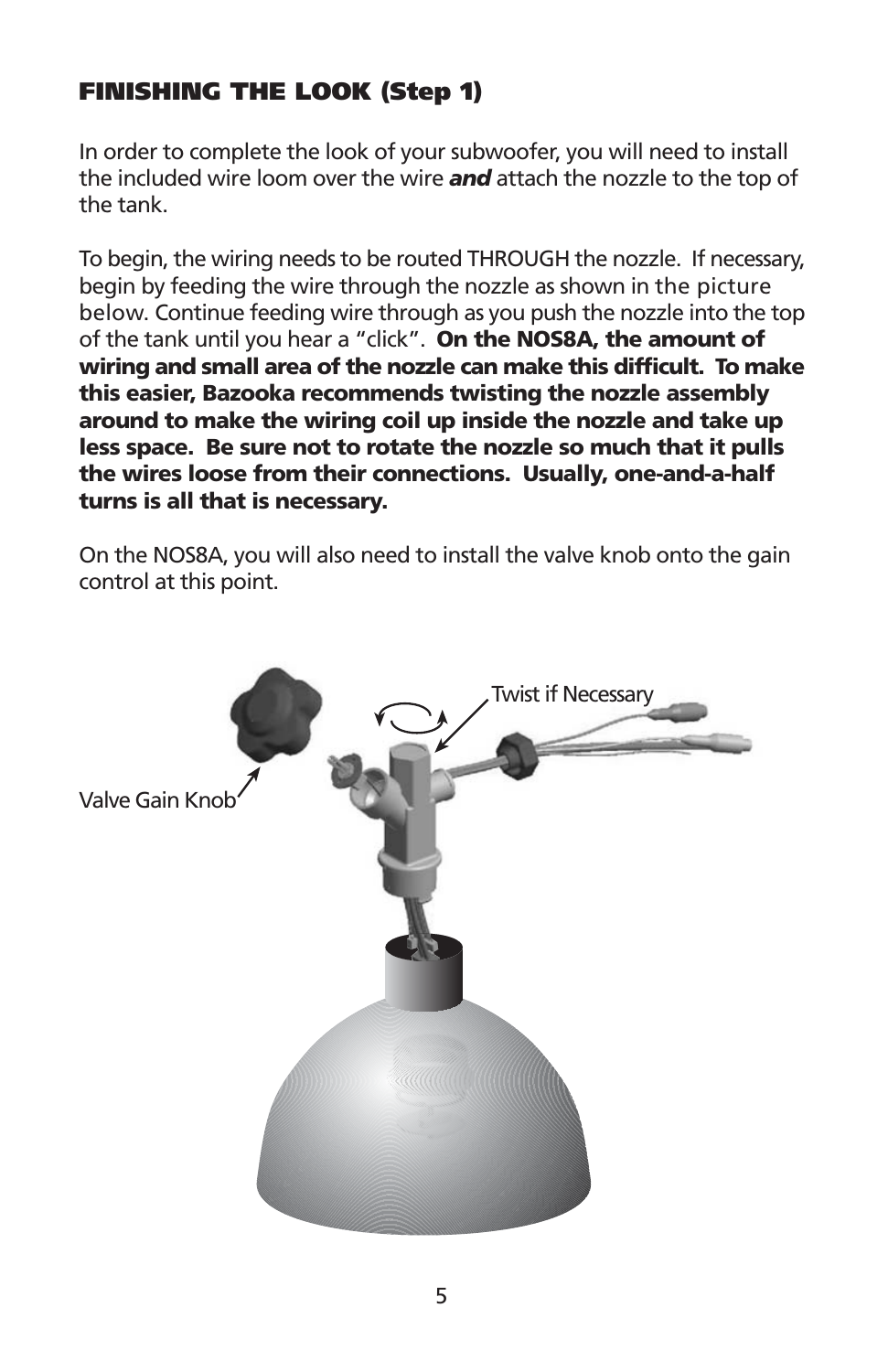# **FINISHING THE LOOK (Step 2)**

Next, install the wire loom by pushing the loom onto the wire, as shown in below. Starting from the free end and working your way up to the nozzle. (Note: Pulling the wire loom will result in binding, making it more difficult to put the loom in place.) Remove the locking nut from the nozzle by turning counter-clockwise 1/4 turn. Once the wire loom is passed along the length of the wire and through the locking nut, fold the wire loom over itself at least 5/8 of an inch, so the end of the loom is flush with the locking nut. Slide the remaining wire and loom through the locking nut, and screw the locking nut into place by turning 1/4 turn clockwise.

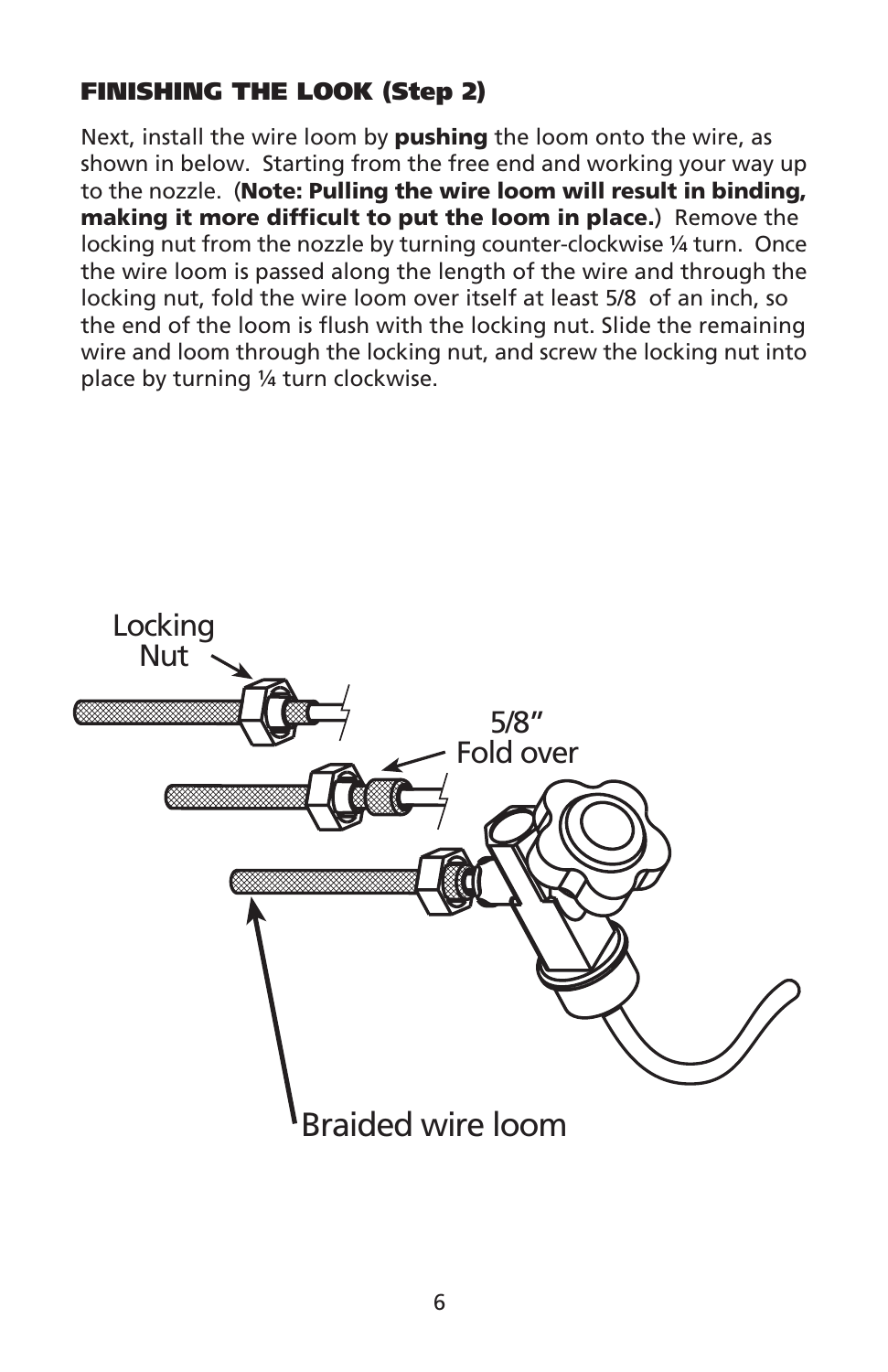#### **VEHICLE PLACEMENT RECOMMENDATIONS**



**HATCHBACK INSTALLATION** tube size is exaggerated for emphasis

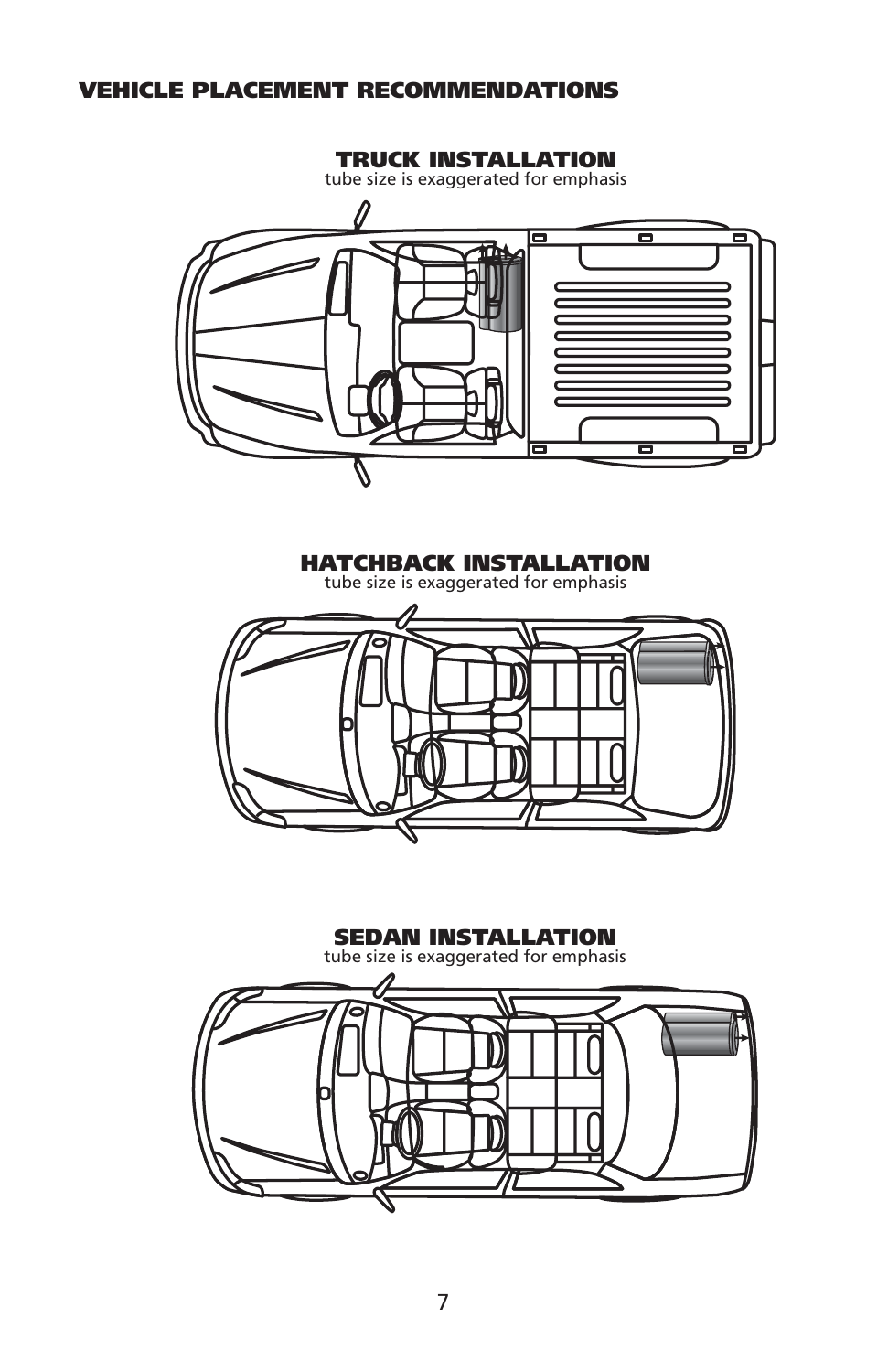#### **Mounting the NOS Tube:**

Once you have found a suitable location, you need to mount the NOS Tube. Mounting the unit ensures that it will give you years of troublefree performance, and also quarantees that your unit is correctly oriented for it to operate properly. To begin, mount the bases parallel on the floor of the vehicle with the bases EXACLTY 13 inches apart, from inside edge to inside edge. Mounting these brackets incorrectly will make the final mounting steps difficult or impossible. The tall bracket should be mounted towards the front of the vehicle, to stand the back of the unit up, mimicking an actual NOS installation. Once the brackets are mounted firmly to the vehicle, place the NOS Tube on the brackets, and secure them with the enclosed mounting straps. The straps simply screw into the brackets with the supplied hardware.

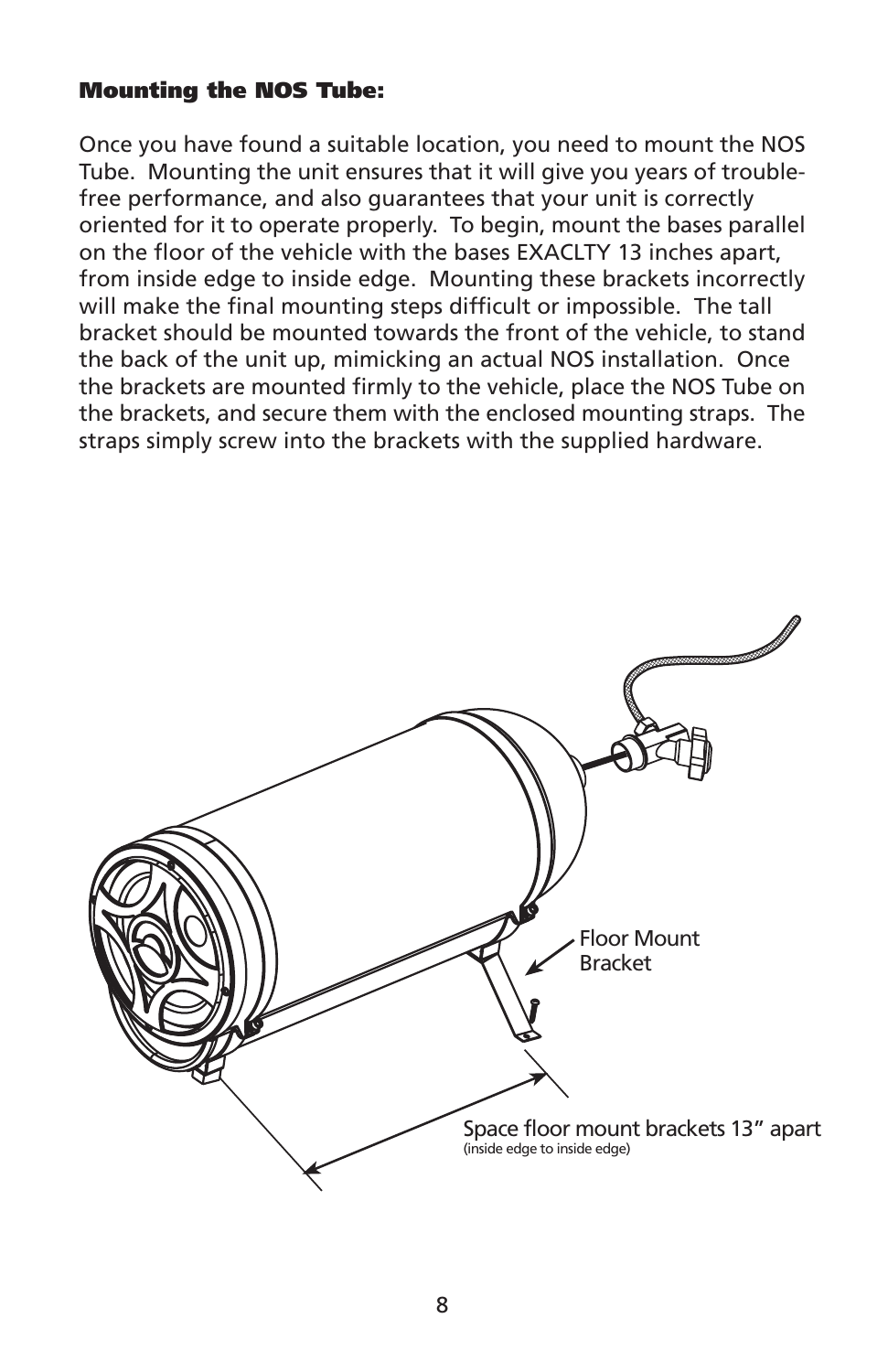# **WIRING DIAGRAM (NOS8A Only) Black** Red **RCA Green/White RCA Brown/Grev Orange**

| <b>RED 12 GAuge</b>    | + 12 Volt Battery      |
|------------------------|------------------------|
| <b>BLACK 12 Gauge</b>  | <b>Chassis Ground</b>  |
| <b>Orange 16 Gauge</b> | <b>Remote Turn-On</b>  |
| <b>Green/White RCA</b> | <b>Right RCA Input</b> |
| <b>Brown/Grey RCA</b>  | <b>Left RCA Input</b>  |

# **POWER WIRE (NOS8A only)**

The power wire must be fused and connected directly to the positive terminal of the battery to provide a power source with a low voltage drop and low noise. Do not make the power connection at the fuse block or any point other than the battery. Improper power sources can reduce output and cause distortion.

The fuse holder should be connected to the battery's positive terminal. The fuse is designed to prevent fire or damage to your car, should the battery wire short to ground. Wait to insert the fuse into its holder until all wire connections have been made.

If it is necessary to lengthen the battery wire, add the required length between the amplifier and the fuse holder, not the fuse holder and the battery. If you need to extend the battery wire, use 12 gauge or larger for NOS8A, it is best to use as short a wire as possible. Be sure you DO NOT run the power wire next to the input cables of the amplifier, this will induce noise. Avoid running the power wire near the radio's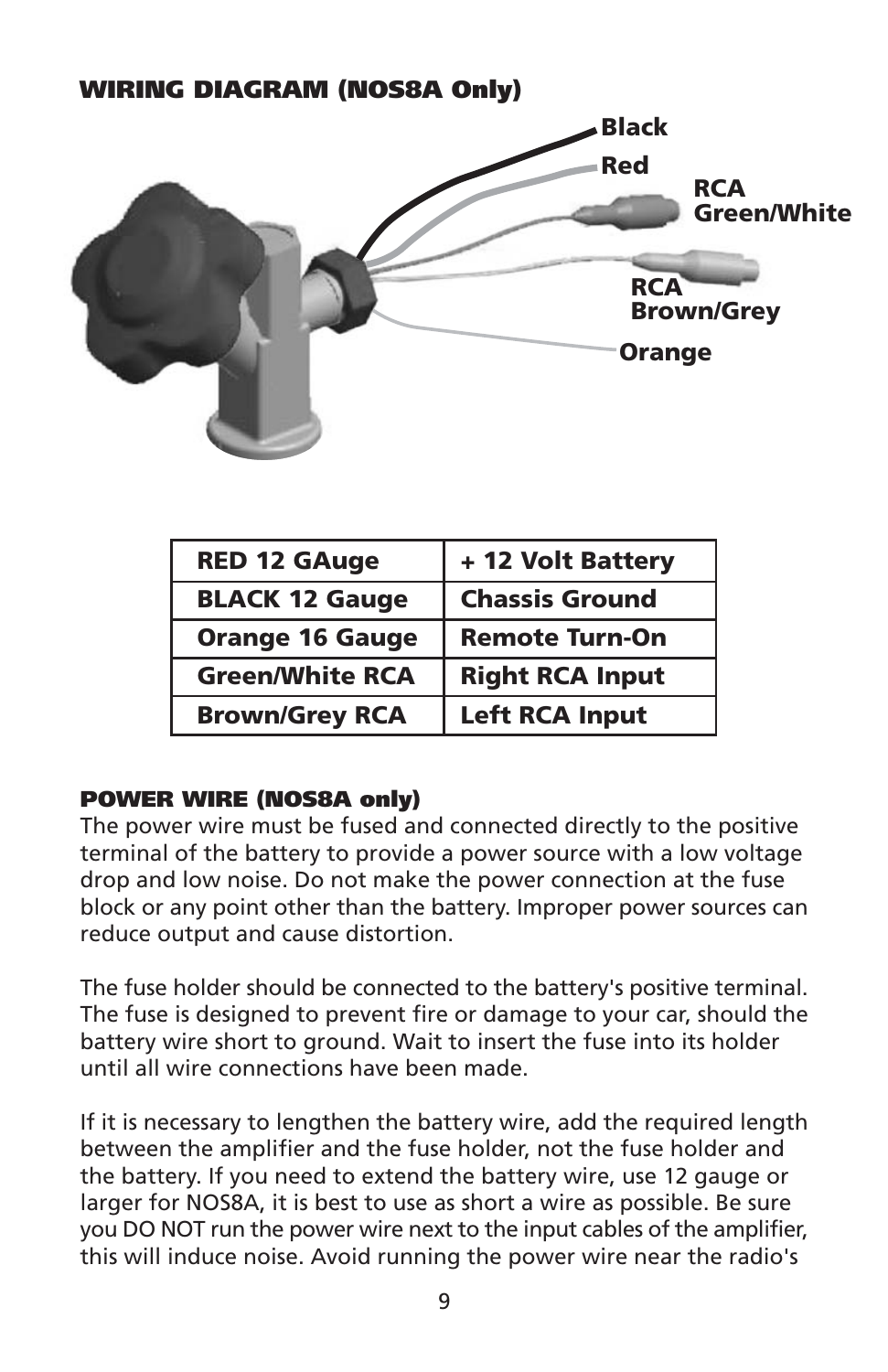antenna or power leads, or near sensitive equipment or harnesses. The power wire carries substantial currents and could induce noise.

# **GROUND WIRE (NOS8A only)**

The ground wire must be connected directly to the vehicle chassis near the amplifier. We do not recommend extending the ground wire in any installation, as this can cause unwanted ground loops. The ground point in the car should be a piece of chassis metal that is part of or welded to the main body of the vehicle. Painted surfaces should be scraped or sanded clean to expose the bare metal before the ground lug is bolted or screwed down. Cover the bare metal area with paint or grease after you finish mounting the ground wire to prevent rust.

### **REMOTE TURN ON WIRE (NOS8A only)**

The ORANGE wire coming out of the NOS8A subwoofer's nozzle is the Remote Turn On Wire. This wire must be connected to 12 volts switched output from the radio or an accessory wire.

# **INPUT WIRING (NOS8A only)**

Connect the low-level RCA phono jack inputs of the Amplified Bazooka subwoofer to the source with a high quality, shielded RCA patch cord. Right and Left RCA's do not matter; they are summed together internally anyway, but both RCA connections need to be made. If you are connecting to a factory installed radio, or if your radio does NOT have RCA outputs, you will need to purchase a high-to-low-level converter. available at any car audio store. To avoid possible noise problems, be sure to run the RCA cables away from all power wires and factory wire harnesses

# **SETTING THE LEVEL (NOS8A only)**

The level control on the NOS8A is the "valve" at the top of the unit. The "valve" rotates approximately 270 degrees, with the clockwise direction being up. DO NOT OVER-ROTATE THE GAIN CONTROL. Broken gain controls due to over-rotation ARE NOT covered under warranty. Start with the level control turned all the way to the left (counterclockwise). The bass should be off or very low at this point. Turn up your head unit until the sound from the existing speakers starts to clip or distort. This is the point in your system where you will get maximum volume with the least amount of distortion. With the head unit level still at this point, turn the level gain control up slowly until the bass volume blends well with the existing high frequency speakers. This should be the proper setting for the level gain control.